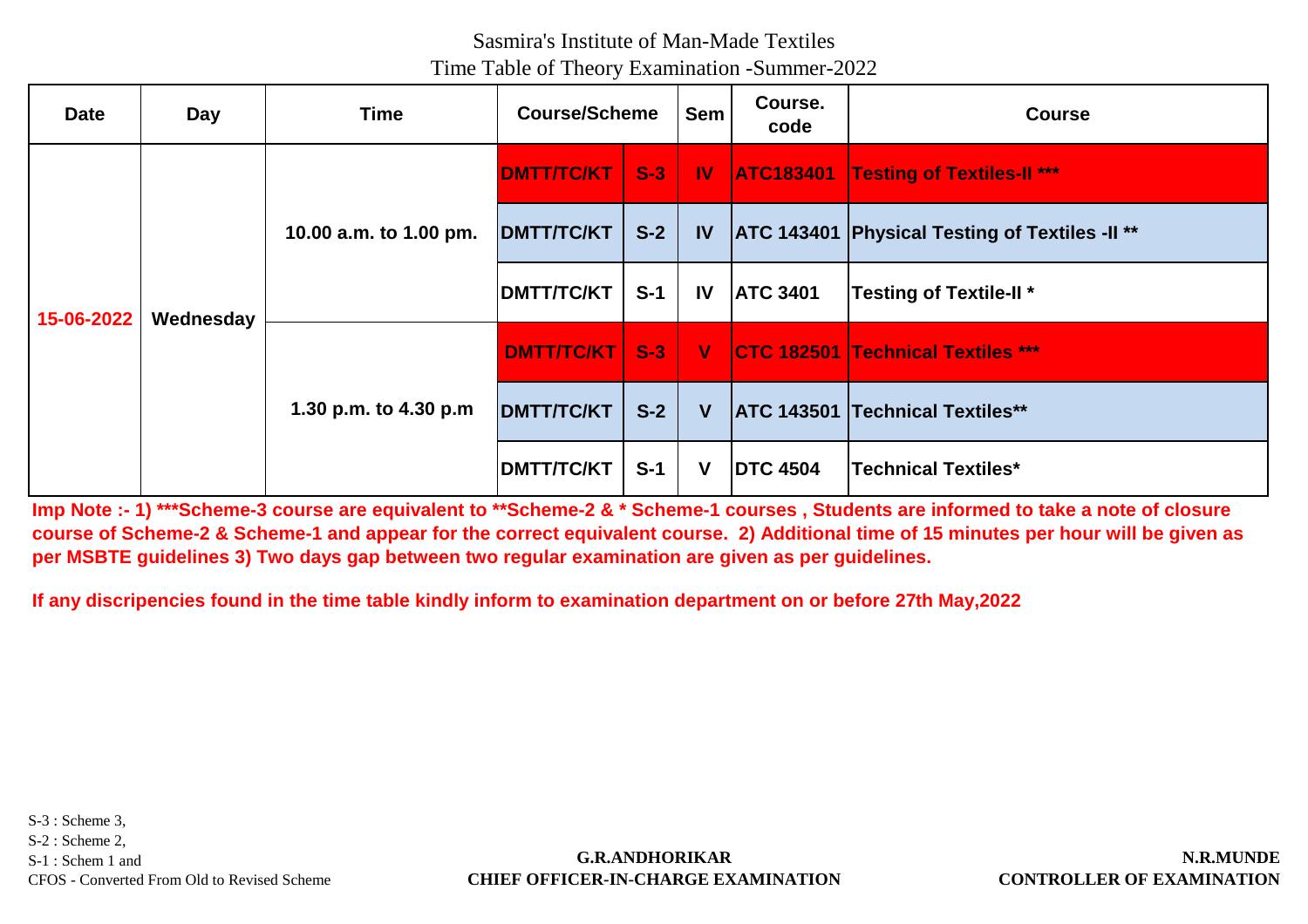# Sasmira's Institute of Man-Made Textiles

Time Table of Theory Examination -Summer-2022

| <b>Date</b> | Day             | <b>Time</b>            | <b>Course/Scheme</b> |       | <b>Sem</b>    | Course.<br>code  | <b>Course</b>                               |
|-------------|-----------------|------------------------|----------------------|-------|---------------|------------------|---------------------------------------------|
| 16-06-2022  |                 | 10.00 a.m. to 1.00 pm. | <b>DMTT/TC/KT</b>    | $S-3$ | T.            |                  | <b>SHC181201 Business Communication ***</b> |
|             |                 |                        | <b>DMTT/TC/KT</b>    | $S-2$ | $\mathbf{II}$ |                  | SHC141201 Advance English Communication **  |
|             | <b>Thursday</b> |                        | <b>DMTT/TC/KT</b>    | $S-1$ | $\mathbf{I}$  | <b>SHC 1201</b>  | <b>Communication Skill *</b>                |
|             |                 | 1.30 p.m. to 4.30 p.m  | <b>DMTT/TC/KT</b>    | $S-3$ | a ka          | <b>SHC181101</b> | <b>English ***</b>                          |
|             |                 |                        | <b>DMTT/TC/KT</b>    | $S-2$ |               | <b>SHC141101</b> | <b>English Communication **</b>             |
|             |                 |                        | <b>DMTT/TC/KT</b>    | $S-1$ |               | <b>SHC 1101</b>  | English *                                   |

**Imp Note :- 1) \*\*\*Scheme-3 course are equivalent to \*\*Scheme-2 & \* Scheme-1 courses , Students are informed to take a note of closure course of Scheme-2 & Scheme-1 and appear for the correct equivalent course. 2) Additional time of 15 minutes per hour will be given as per MSBTE guidelines 3) Two days gap between two regular examination are given as per guidelines.**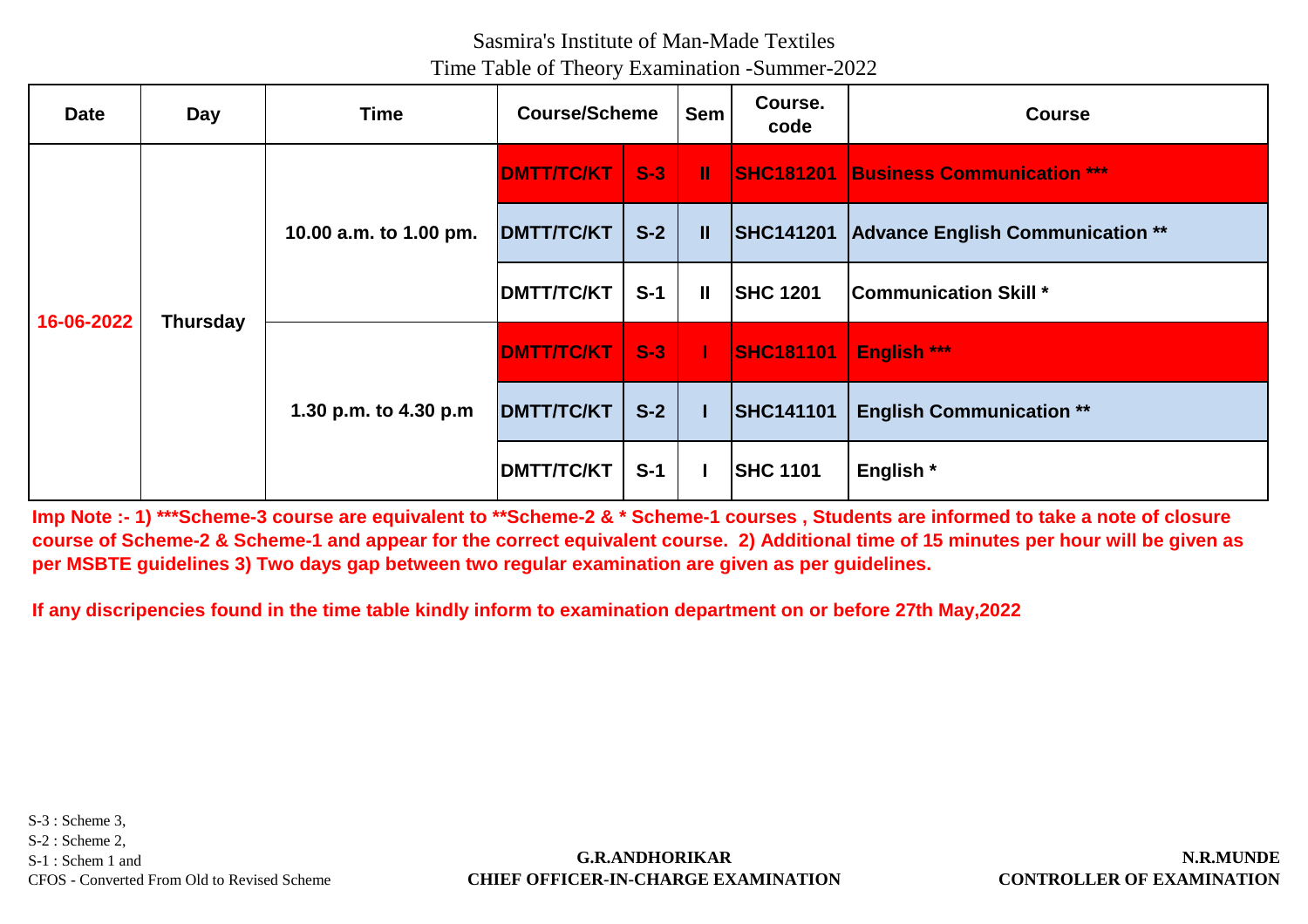| <b>Date</b> | Day            | Time                           | <b>Course/Scheme</b> |       | <b>Sem</b>   | Course.<br>code | <b>Course</b>                                                 |
|-------------|----------------|--------------------------------|----------------------|-------|--------------|-----------------|---------------------------------------------------------------|
|             |                |                                | <b>DMTC</b>          | $S-3$ | $\mathbf{V}$ |                 | <b>CTX 182503 Printing Technology of Synthetic Fibres ***</b> |
|             |                |                                | <b>DMTC</b>          | $S-2$ | V            |                 | <b>CTX 142503 Technology of Printing-II *</b>                 |
|             | <b>Tuesday</b> | 11.00 a.m. to 12.00 noon. DMTC |                      | $S-2$ | <b>IV</b>    |                 | <b>CTX 142406 Textile Processing Machineries**</b>            |
| 17-06-2022  |                |                                | <b>DKT</b>           | $S-2$ | <b>IV</b>    |                 | <b>DTK 144406 Weaving Preparatory Processes</b>               |
|             |                |                                | <b>DMTC</b>          | $S-1$ | V            | <b>CTX 2502</b> | Chemical Proc. Machineries*                                   |
|             |                |                                | <b>DMTT</b>          | $S-3$ | $\mathbf V$  |                 | <b>CTT 182503 Modern Fabric Manufacturing Technology ***</b>  |
|             |                | 2.00 p.m. to 3.00 p.m          | <b>DMTT</b>          | $S-1$ | <b>VI</b>    | <b>CTT 2602</b> | Modern Methods of Fabric Forming*                             |

**Imp Note :- 1) \*\*\*Scheme-3 course are equivalent to \*\*Scheme-2 & \* Scheme-1 courses , Students are informed to take a note of closure course of Scheme-2 & Scheme-1 and appear for the correct equivalent course. 2) Additional time of 15 minutes per hour will be given as per MSBTE guidelines 3) Two days gap between two regular examination are given as per guidelines.**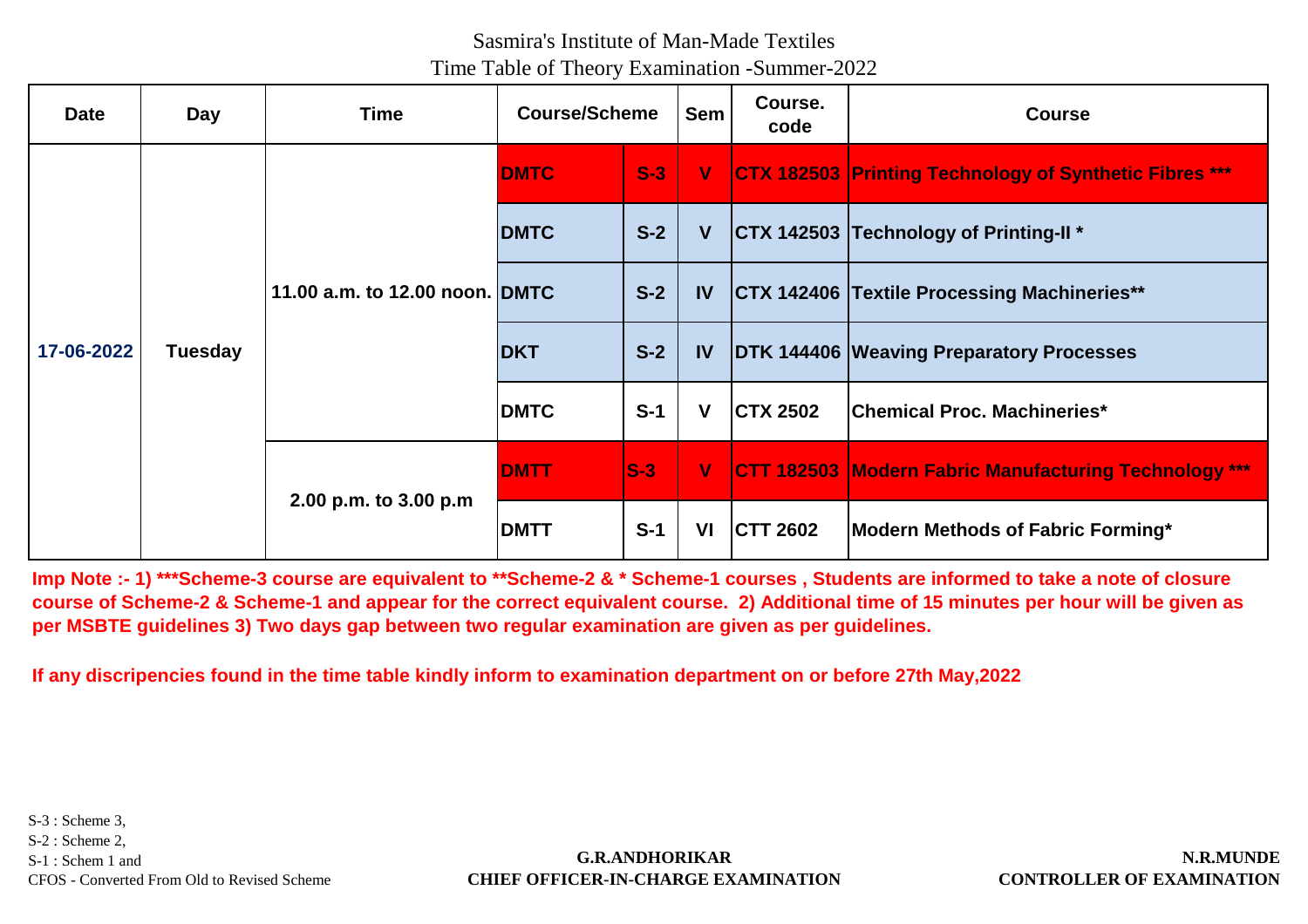# Sasmira's Institute of Man-Made Textiles

Time Table of Theory Examination -Summer-2022

| <b>Date</b> | Day             | <b>Time</b>            | <b>Course/Scheme</b> |       | <b>Sem</b>   | Course.<br>code   | <b>Course</b>                                                         |
|-------------|-----------------|------------------------|----------------------|-------|--------------|-------------------|-----------------------------------------------------------------------|
|             |                 |                        | <b>DMTT/TC/KT</b>    | $S-3$ | <b>IV</b>    | <b>ATC183402</b>  | <b>General Enginnering ***</b>                                        |
|             |                 | 10.00 a.m. to 1.00 pm. | <b>DMTT/TC/KT</b>    | $S-2$ | $\mathbf{I}$ |                   | <b>ATC 143402 General Engineering **</b>                              |
|             |                 |                        | <b>DMTT/TC/KT</b>    | $S-1$ | IV           | <b>ATC 3402</b>   | <b>General Engineering*</b>                                           |
|             |                 |                        | <b>IDMTT</b>         | $S-3$ | ۷            |                   | <b>CTT 182504 Advance Textile Designs-II ***</b>                      |
|             |                 | 1.30 p.m. to 4.30 p.m  | <b>DMTC</b>          | $S-3$ | V            |                   | <b>CTX 182504 Sustainable Textiles</b>                                |
| 18-06-2022  | <b>Saturday</b> |                        | <b>DKT</b>           | $S-3$ | V            | <b>DTK 182504</b> | <b>Process and Quality Control in Knitting and</b><br><b>Garments</b> |
|             |                 |                        | <b>DMTT</b>          | $S-2$ | V            |                   | <b>CTT 142504 Compound Woven Structure-II**</b>                       |
|             |                 |                        | <b>DMTC</b>          | $S-2$ | V            |                   | CTX 142504 Technology of finishing-I                                  |
|             |                 |                        | <b>DKT</b>           | $S-2$ | V            |                   | DTK 144504 Principles of Weaving                                      |
|             |                 |                        | <b>DMTT</b>          | $S-1$ | V            | <b>CTT 2503</b>   | <b>Advance Textile Designs*</b>                                       |
|             |                 |                        | <b>DKT</b>           | $S-1$ | V            | <b>CTK 2501</b>   | <b>Advance Knitting Tech.- I</b>                                      |

**Imp Note :- 1) \*\*\*Scheme-3 course are equivalent to \*\*Scheme-2 & \* Scheme-1 courses , Students are informed to take a note of closure course of Scheme-2 & Scheme-1 and appear for the correct equivalent course. 2) Additional time of 15 minutes per hour will be given as per MSBTE guidelines 3) Two days gap between two regular examination are given as per guidelines.**

**If any discripencies found in the time table kindly inform to examination department on or before 27th May,2022**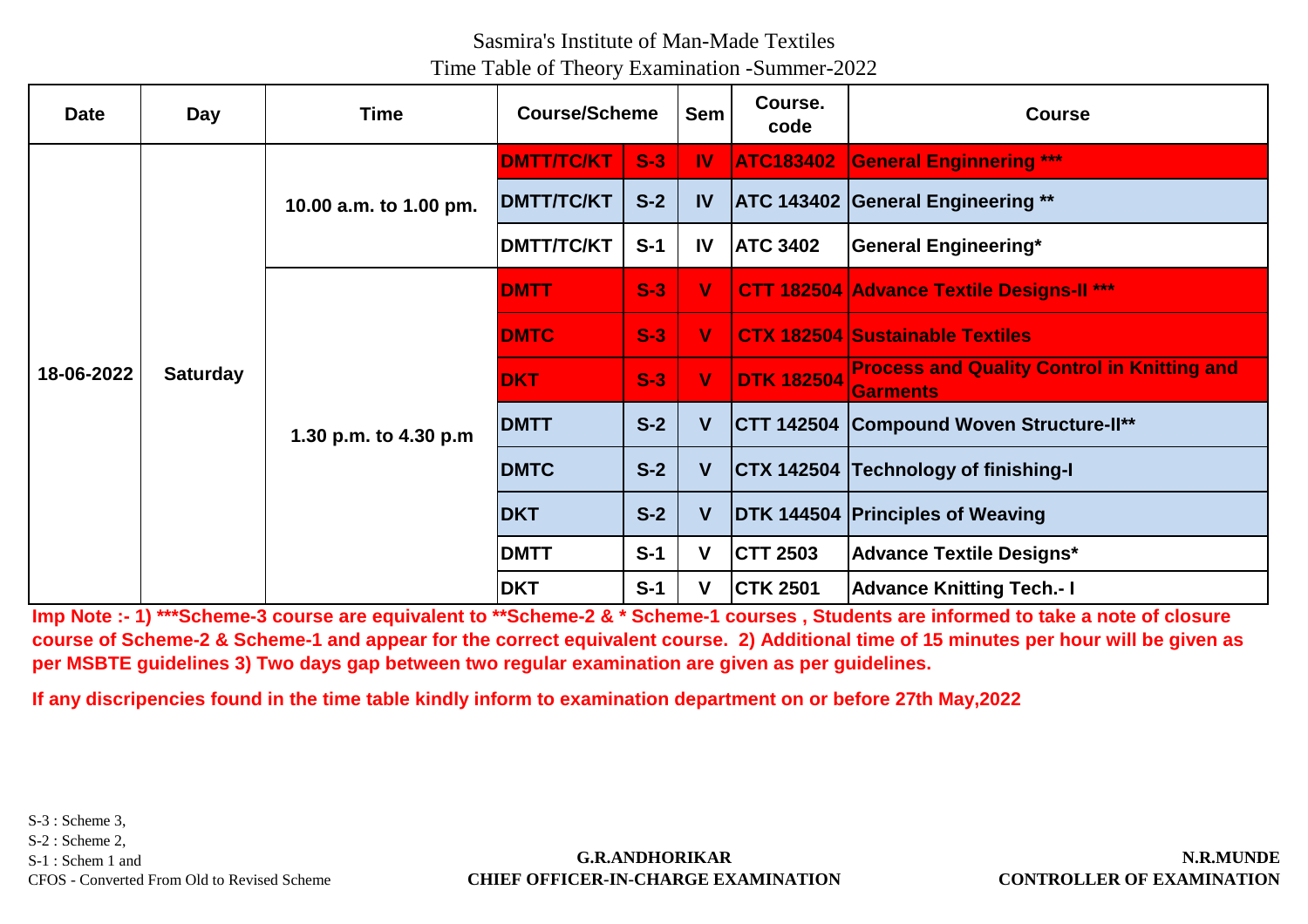| <b>Date</b> | Day           | Time                   | <b>Course/Scheme</b> |       | <b>Sem</b>   | Course.<br>code               | <b>Course</b>                                                |
|-------------|---------------|------------------------|----------------------|-------|--------------|-------------------------------|--------------------------------------------------------------|
|             |               |                        | <b>DMTT/TC/KT</b>    | $S-3$ | H.           |                               | <b>SHC141202 Applied Physics &amp; Applied Mechanics ***</b> |
|             |               |                        | <b>DMTT/TC/KT</b>    | $S-2$ | $\mathbf{I}$ |                               | SHC141202 Applied Physics**                                  |
|             |               | 10.00 a.m. to 1.00 pm. | <b>DMTT/TC/KT</b>    | $S-1$ | $\mathbf{I}$ | <b>SHC 1202</b>               | <b>Modern Physics*</b>                                       |
|             | <b>Monday</b> |                        | <b>DMTT/TC/KT</b>    | $S-2$ | $\mathbf{I}$ |                               | SHC141205 Applied Mechanics**                                |
| 20-06-2022  |               |                        | <b>DMTT/TC/KT</b>    | $S-1$ | $\mathbf{I}$ | <b>ATC 3204</b>               | <b>Applied Mechanics*</b>                                    |
|             |               | 1.30 p.m. to 4.30 p.m  | <b>DMTT/TC/KT</b>    | $S-3$ |              | <b>SHC 181102 Physics ***</b> |                                                              |
|             |               |                        | <b>DMTT/TC/KT</b>    | $S-2$ |              |                               | <b>SHC 141102 Basic Physics**</b>                            |
|             |               |                        | <b>DMTT/TC/KT</b>    | $S-1$ |              | <b>SHC 1102</b>               | <b>General Physics*</b>                                      |

**Imp Note :- 1) \*\*\*Scheme-3 course are equivalent to \*\*Scheme-2 & \* Scheme-1 courses , Students are informed to take a note of closure course of Scheme-2 & Scheme-1 and appear for the correct equivalent course. 2) Additional time of 15 minutes per hour will be given as per MSBTE guidelines 3) Two days gap between two regular examination are given as per guidelines.**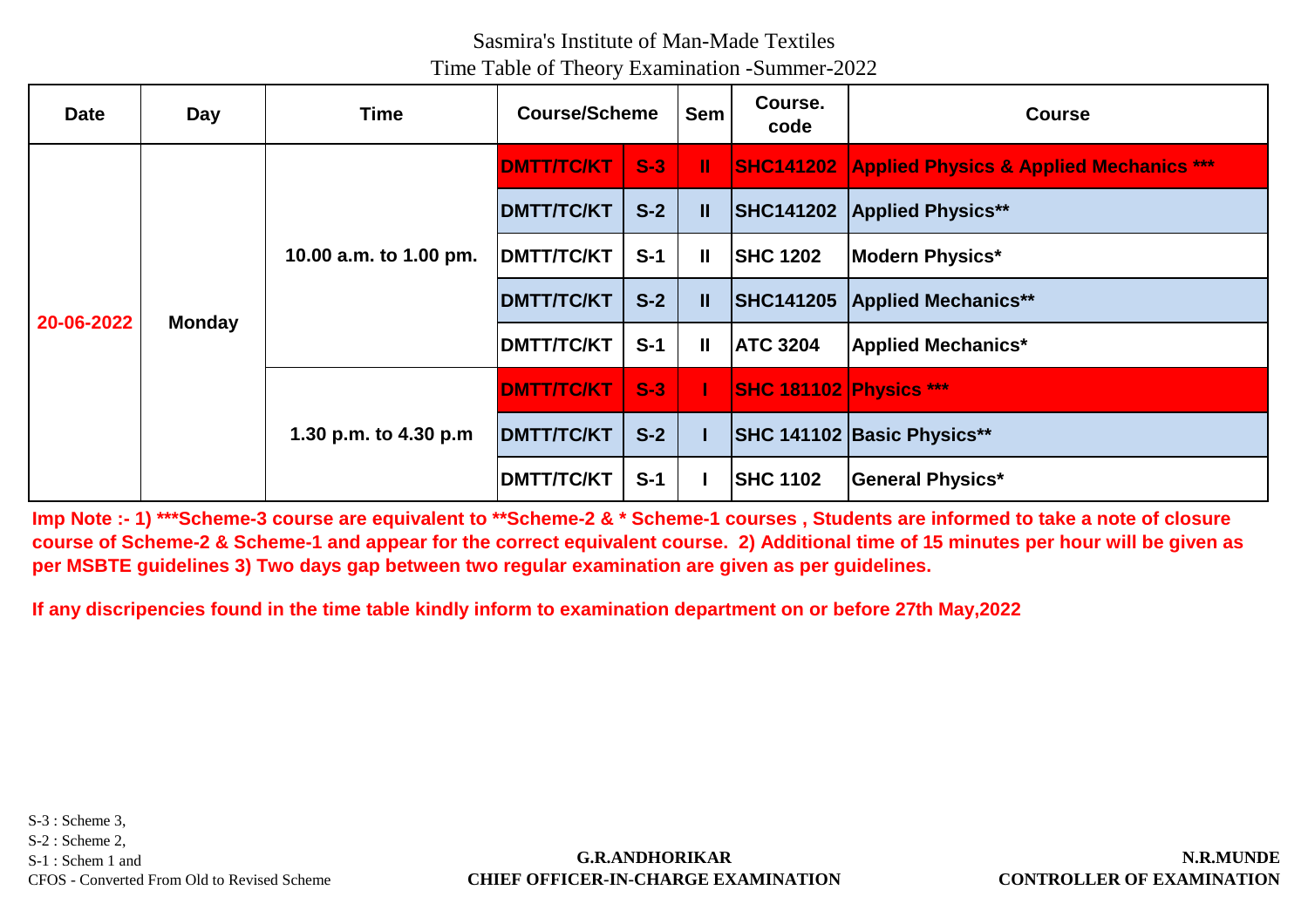| <b>Date</b> | Day            | <b>Time</b>            | <b>Course/Scheme</b> |       | <b>Sem</b>    | Course.<br>code   | <b>Course</b>                                        |
|-------------|----------------|------------------------|----------------------|-------|---------------|-------------------|------------------------------------------------------|
|             |                |                        | <b>DMTT</b>          | $S-3$ | <b>IV</b>     | CTT182403         | <b>Yarn Manufacturing Tech.-II ***</b>               |
|             |                |                        | <b>DMTC</b>          | $S-3$ | $\mathbf{I}$  | <b>CTX182403</b>  | <b>Dyeing Technology of Synthetic Fibres***</b>      |
|             |                |                        | <b>DKT</b>           | $S-3$ | $\mathbf{I}$  |                   | <b>CTK 182403 Weft Knitting - Jacquard and Socks</b> |
|             |                |                        | <b>DMTT</b>          | $S-2$ | V             |                   | CTT 142502 Yarn Mfg. Technology-Ill**                |
|             |                | 10.00 a.m. to 1.00 pm. | <b>DMTC</b>          | $S-2$ | $\mathsf{V}$  |                   | CTX 142502 Dyeing Tech.of Synthetic Fibres**         |
|             |                |                        | <b>DMTT</b>          | $S-2$ | IV            |                   | <b>CTT 142403 Yarn Manufacturing Tech.-II**</b>      |
| 21-06-2022  | <b>Tuesday</b> |                        | <b>DMTT</b>          | $S-1$ | V             | <b>CTT 2501</b>   | <b>Blend Spinning &amp; Texturising*</b>             |
|             |                |                        | <b>DMTT</b>          | $S-1$ | $\mathsf{IV}$ | <b>CTT 2403</b>   | <b>Combing &amp; Spinning*</b>                       |
|             |                |                        | <b>DMTC</b>          | $S-1$ | V             | <b>CTX 2503</b>   | Dyeing Technology of Synthetic Fibres*               |
|             |                | 1.30 p.m. to 4.30 p.m  | <b>DMTT</b>          | $S-3$ | V             | <b>CTT 182502</b> | <b>Modern Yarn Manufacturing Technology</b>          |
|             |                |                        | <b>DMTC</b>          | $S-3$ | V             |                   | <b>CTX 182502 Advance Textile Processing</b>         |
|             |                |                        | <b>DKT</b>           | $S-3$ | V             |                   | CTK 182503 Modern Methods of Yarn Forming            |
|             |                |                        | <b>DKT</b>           | $S-2$ | V             |                   | CTK 142502 Raschel Warp Knitting Tech.               |
|             |                |                        | <b>DKT</b>           | $S-1$ | V             | <b>CTK 2503</b>   | <b>Yarn &amp; Fabric Manufacture-III</b>             |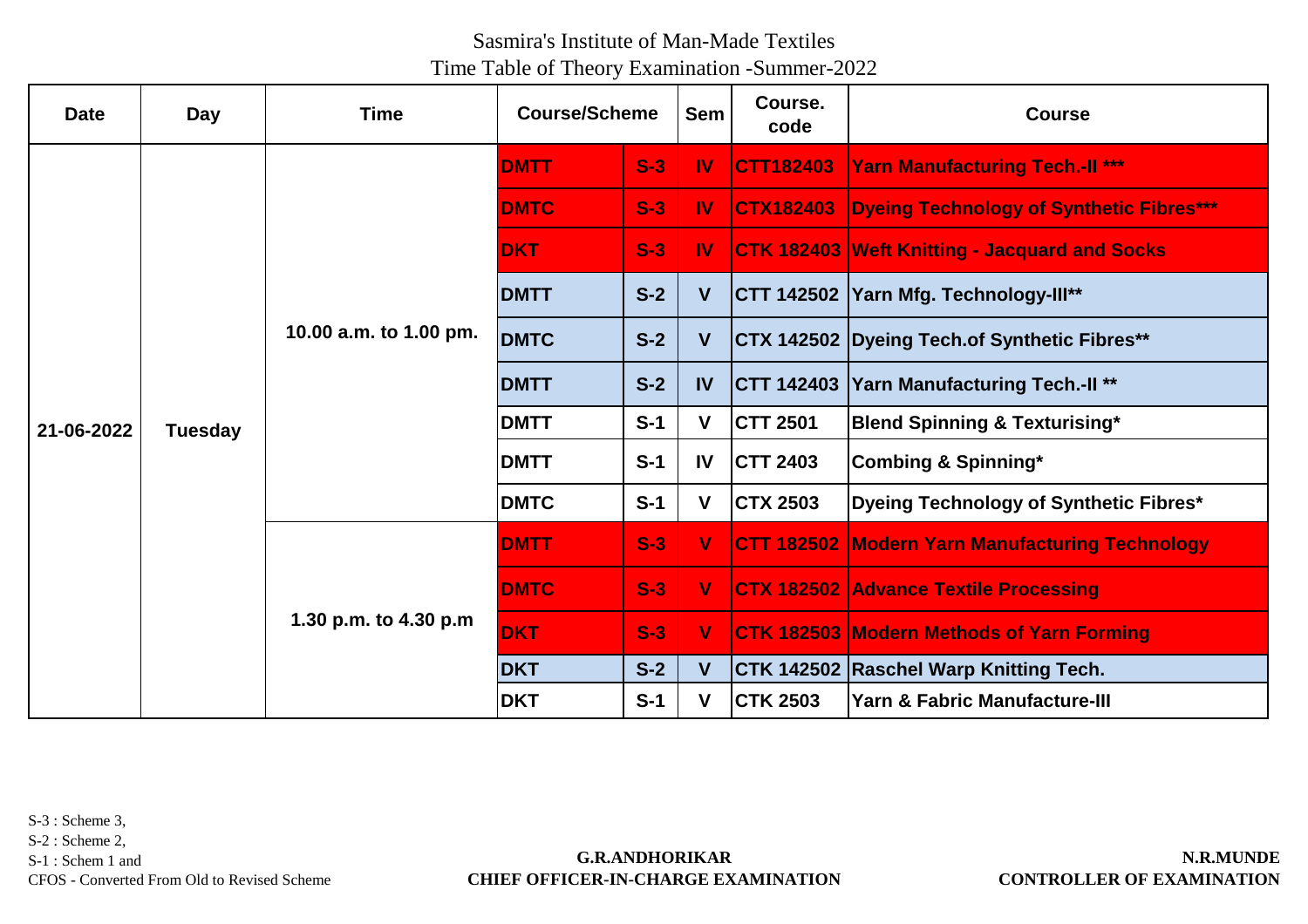| <b>Date</b> | Day       | <b>Time</b>                                     | <b>Course/Scheme</b> |       | <b>Sem</b> | Course.<br>code  | <b>Course</b>                            |
|-------------|-----------|-------------------------------------------------|----------------------|-------|------------|------------------|------------------------------------------|
|             |           | 10.00 a.m. to 1.00 pm.<br>1.30 p.m. to 4.30 p.m | <b>DMTT/TC/KT</b>    | $S-3$ | H.         |                  | <b>SHC 181203 Applied Chemistry ***</b>  |
|             |           |                                                 | <b>DMTT/TC/KT</b>    | $S-2$ | Ш          |                  | <b>SHC141202 Applied Chemistry**</b>     |
|             | Wednesday |                                                 | <b>DMTT/TC/KT</b>    | $S-1$ | Ш          | <b>ISHC 1202</b> | <b>Physical &amp; Organic Chemistry*</b> |
| 22-06-2022  |           |                                                 | <b>DMTT/TC/KT</b>    | $S-3$ |            |                  | <b>SHC 181103 Chemistry ***</b>          |
|             |           |                                                 | <b>DMTT/TC/KT</b>    | $S-2$ |            |                  | <b>SHC 141103 Basic Chemistry**</b>      |
|             |           |                                                 | <b>IDMTT/TC/KT</b>   | $S-1$ |            | <b>SHC 1103</b>  | General & Inorganic Chemistry*           |

**Imp Note :- 1) \*\*\*Scheme-3 course are equivalent to \*\*Scheme-2 & \* Scheme-1 courses , Students are informed to take a note of closure course of Scheme-2 & Scheme-1 and appear for the correct equivalent course. 2) Additional time of 15 minutes per hour will be given as per MSBTE guidelines 3) Two days gap between two regular examination are given as per guidelines.**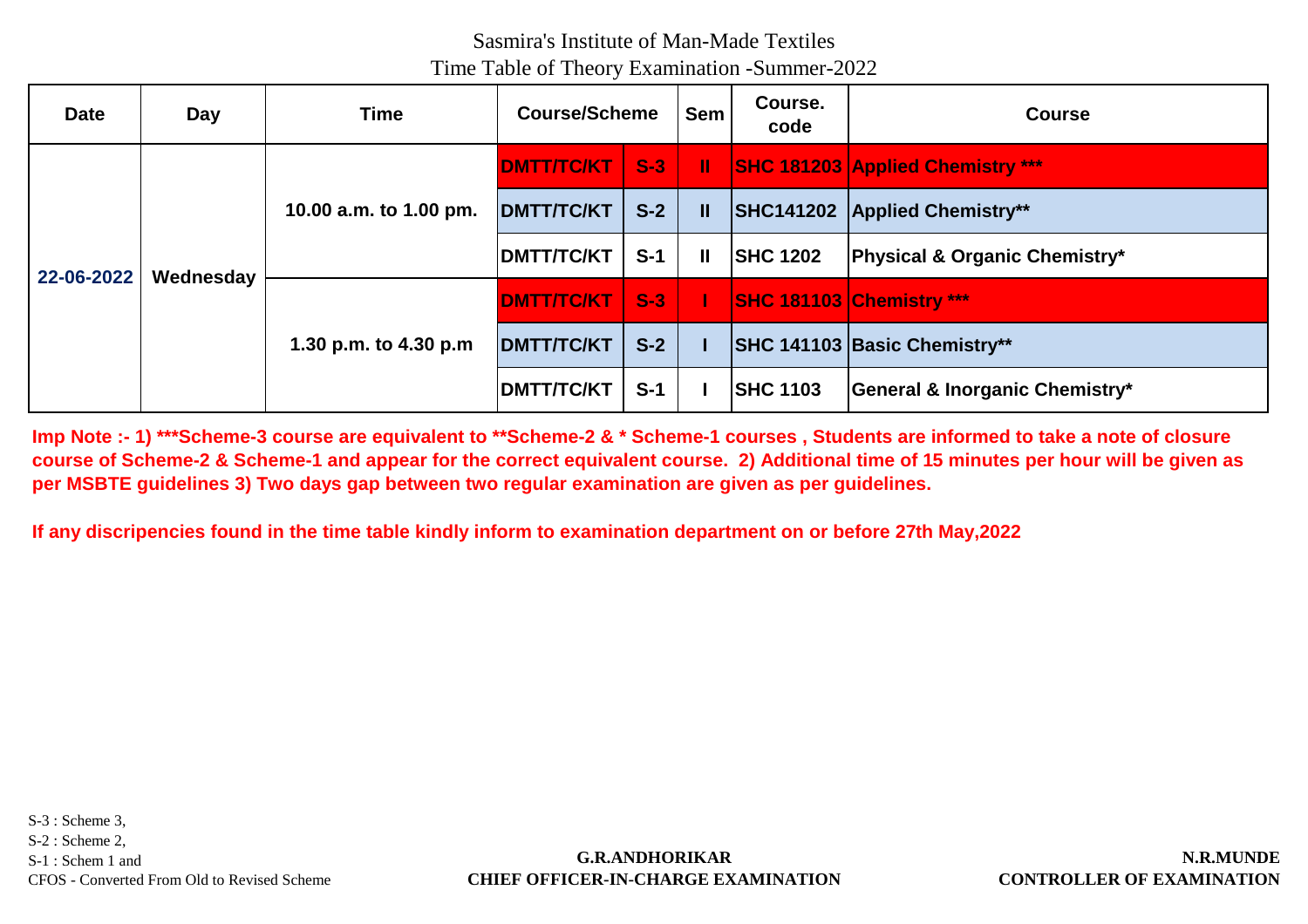| <b>Date</b> | <b>Day</b>      | <b>Time</b>           | <b>Course/Scheme</b> |       | <b>Sem</b>     | Course.<br>code | <b>Course</b>                                           |
|-------------|-----------------|-----------------------|----------------------|-------|----------------|-----------------|---------------------------------------------------------|
|             |                 |                       | <b>DMTT</b>          | $S-3$ | Ш              |                 | CTT 182302 Yarn Mfg. Technology-I ***                   |
|             |                 |                       | <b>DMTC</b>          | $S-3$ | Ш              |                 | <b>CTX 182302 Technology of Pre-Treatments ***</b>      |
|             |                 |                       | <b>DKT</b>           | $S-3$ | Ш              |                 | <b>CTK 182302 Weft Knitting - Circular and Flat ***</b> |
|             |                 |                       | <b>DMTT</b>          | $S-2$ | $\mathbf{III}$ |                 | CTT 142302 Yarn Mfg. Technology-I**                     |
|             |                 | 10.00 a.m. to 1.00 pm | <b>DMTC</b>          | $S-2$ | $\mathbf{III}$ |                 | <b>CTX 142302 Pre-Treatment Technology **</b>           |
| 23-06-2022  | <b>Thursday</b> |                       | <b>DKT</b>           | $S-2$ | $\mathbf{III}$ |                 | <b>CTK 142302 Basics of Weft Knitting **</b>            |
|             |                 |                       | <b>DMTT</b>          | $S-1$ | Ш              | <b>CTT 2302</b> | <b>Spinning Preparatory Processes *</b>                 |
|             |                 |                       | <b>DMTC</b>          | $S-1$ | Ш              | <b>CTX 2302</b> | Technology of Bleaching & Mercerisation *               |
|             |                 |                       | <b>IDKT</b>          | $S-1$ | Ш              | <b>CTK 2302</b> | Introduction to Knitting                                |
|             |                 | 1.30 p.m. to 4.30 p.m | <b>DMTT/TC/KT</b>    | $S-2$ | <b>VI</b>      |                 | <b>ATC 143602 Textile Mill Planning Mgmt.</b>           |
|             |                 |                       | <b>DMTT/TC/KT</b>    | $S-1$ | VI             | <b>ATC 3603</b> | <b>Textile Industrial Engineering</b>                   |

**Imp Note :- 1) \*\*\*Scheme-3 course are equivalent to \*\*Scheme-2 & \* Scheme-1 courses , Students are informed to take a note of closure course of Scheme-2 & Scheme-1 and appear for the correct equivalent course. 2) Additional time of 15 minutes per hour will be given as per MSBTE guidelines 3) Two days gap between two regular examination are given as per guidelines.**

**If any discripencies found in the time table kindly inform to examination department on or before 27th May,2022**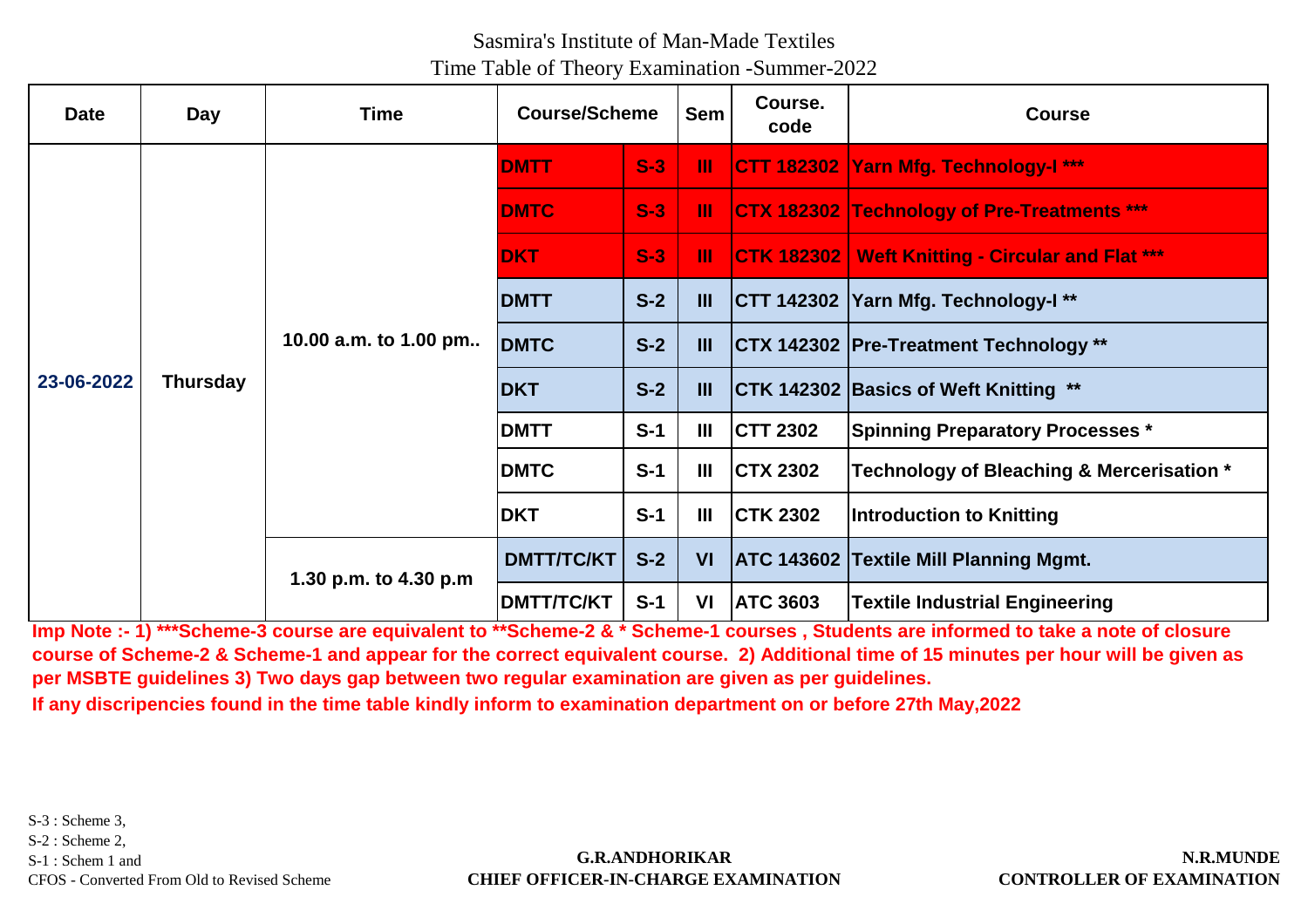| <b>Date</b> | <b>Day</b>    | Time                   | <b>Course/Scheme</b> |       | <b>Sem</b>   | Course.<br>code   | <b>Course</b>                                                     |
|-------------|---------------|------------------------|----------------------|-------|--------------|-------------------|-------------------------------------------------------------------|
|             |               |                        | <b>DMTC</b>          | $S-3$ | <b>IV</b>    | <b>CTX 182304</b> | <b>Color Measurment and Computer Color</b><br><b>Matching ***</b> |
|             |               |                        | <b>DKT</b>           | $S-3$ | $\mathbf{I}$ |                   | <b>CTK 182404 Warp Knitting - Tricot and Raschal</b>              |
|             |               | 10.00 a.m. to 1.00 pm. | <b>DMTC</b>          | $S-2$ | IV           |                   | <b>CTX 142404 Technology of Printing-I</b>                        |
|             |               |                        | <b>DKT</b>           | $S-2$ | <b>IV</b>    |                   | <b>CTK 142404 Tricot Warp Knitting **</b>                         |
| 24-06-2022  | <b>Friday</b> |                        | <b>DMTC</b>          | $S-1$ | <b>IV</b>    | <b>ATX 3405</b>   | <b>Colour Physics *</b>                                           |
|             |               |                        | <b>DKT</b>           | $S-1$ | <b>IV</b>    | <b>CTK 2405</b>   | <b>Warp Knitting Technology</b> *                                 |
|             |               |                        | <b>DMTT/TC/KT</b>    | $S-3$ |              |                   | <b>CTC 182104 Textile Fibres***</b>                               |
|             |               | 1.30 p.m. to 4.30 p.m  | <b>DMTT/TC/KT</b>    | $S-2$ | $\mathbf{I}$ |                   | <b>CTC 142206 Introduction to Textile Fibres**</b>                |
|             |               |                        | <b>DMTT/TC/KT</b>    | $S-1$ |              | <b>CTC 2105</b>   | Introduction to Textile*                                          |

**Imp Note :- 1) \*\*\*Scheme-3 course are equivalent to \*\*Scheme-2 & \* Scheme-1 courses , Students are informed to take a note of closure course of Scheme-2 & Scheme-1 and appear for the correct equivalent course. 2) Additional time of 15 minutes per hour will be given as per MSBTE guidelines 3) Two days gap between two regular examination are given as per guidelines.**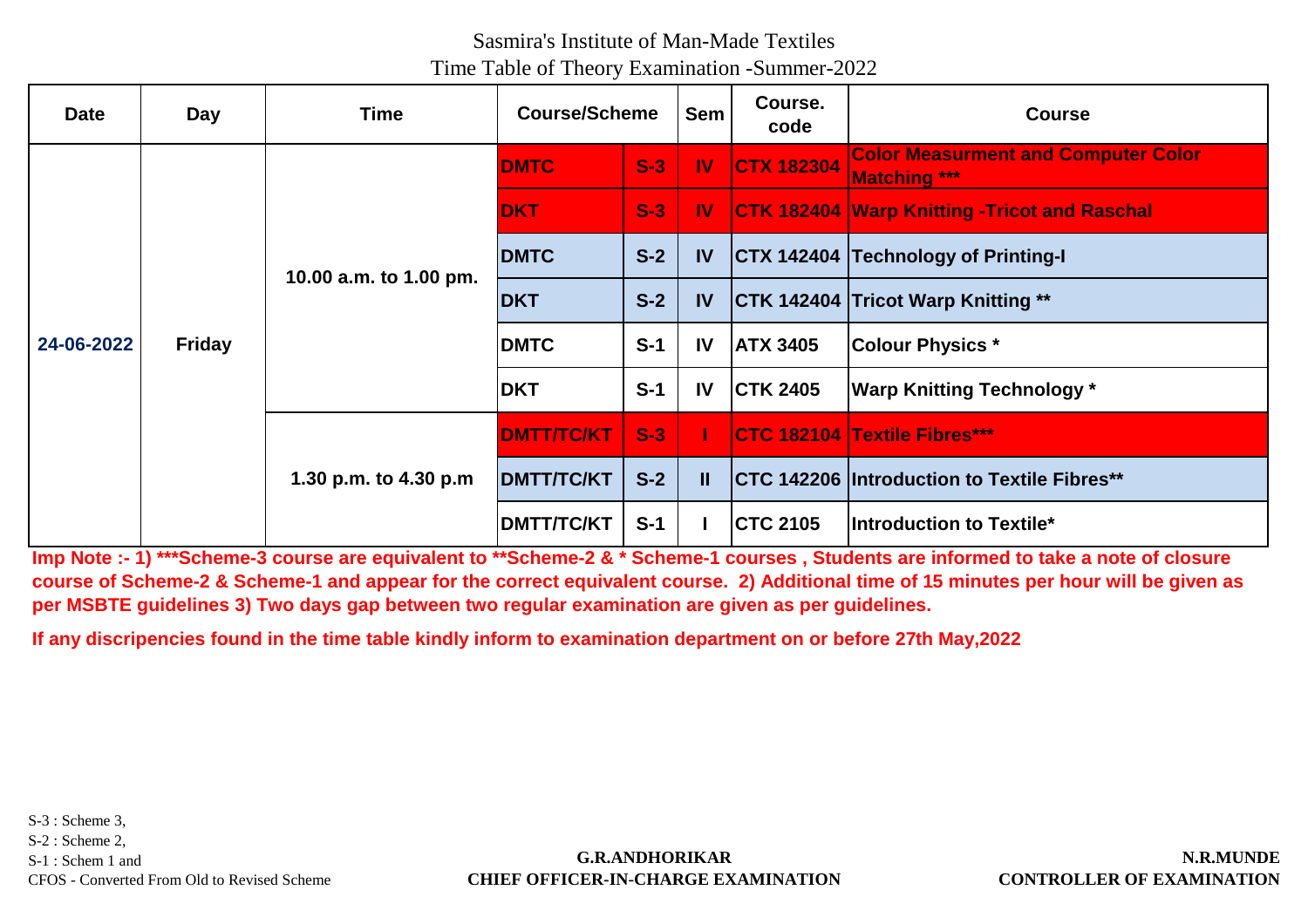| <b>Date</b> | Day           | <b>Time</b>            | <b>Course/Scheme</b> |       | <b>Sem</b>     | Course.<br>code          | <b>Course</b>                                                   |
|-------------|---------------|------------------------|----------------------|-------|----------------|--------------------------|-----------------------------------------------------------------|
|             |               |                        | <b>DMTT/KT</b>       | $S-3$ | Ш              |                          | <b>ATT 183204 Fundamentals of Wet Processing ***</b>            |
|             |               |                        | <b>DMTC</b>          | $S-3$ | Ш              |                          | <b>ATX 183204 Fundamentals of Yarn &amp; Fabric Forming ***</b> |
|             |               | 10.00 a.m. to 1.00 pm. | <b>DMTT/DKT</b>      | $S-2$ | $\mathbf{m}$   | <b>DTT/DTK</b><br>144305 | <b>Fundamentals of Chem. Proc. **</b>                           |
|             | <b>Monday</b> |                        | <b>DMTC</b>          | $S-2$ | Ш              |                          | DTX 144305 Fundamentals of Yarn & Fabric Forming **             |
| 27-06-2022  |               |                        | <b>DMTT/DKT</b>      | $S-1$ | $\mathbf{m}$   | <b>DTT/DTK</b><br>4305   | <b>Principles of Chemical Processing *</b>                      |
|             |               |                        | <b>DMTC</b>          | $S-1$ | $\mathbf{III}$ | <b>DTX 4305</b>          | <b>Principles of Spinning &amp; Weaving*</b>                    |
|             |               | 1.30 p.m. to 4.30 p.m  | <b>DMTT/TC/KT</b>    | $S-3$ |                | <b>SHC141104</b>         | <b>Mathematics ***</b>                                          |
|             |               |                        | <b>DMTT/TC/KT</b>    | $S-2$ |                | <b>SHC141104</b>         | <b>Basic Mathematics**</b>                                      |
|             |               |                        | <b>DMTT/TC/KT</b>    | $S-2$ |                | <b>SHC 1104</b>          | <b>Mathematics &amp; Stastics*</b>                              |
|             |               |                        | <b>DMTT/TC/KT</b>    | $S-2$ | Ш              |                          | <b>SHC141204 Applied Mathematics*</b>                           |

**Imp Note :- 1) \*\*\*Scheme-3 course are equivalent to \*\*Scheme-2 & \* Scheme-1 courses , Students are informed to take a note of closure course of Scheme-2 & Scheme-1 and appear for the correct equivalent course. 2) Additional time of 15 minutes per hour will be given as per MSBTE guidelines 3) Two days gap between two regular examination are given as per guidelines.**

**If any discripencies found in the time table kindly inform to examination department on or before 27th May,2022**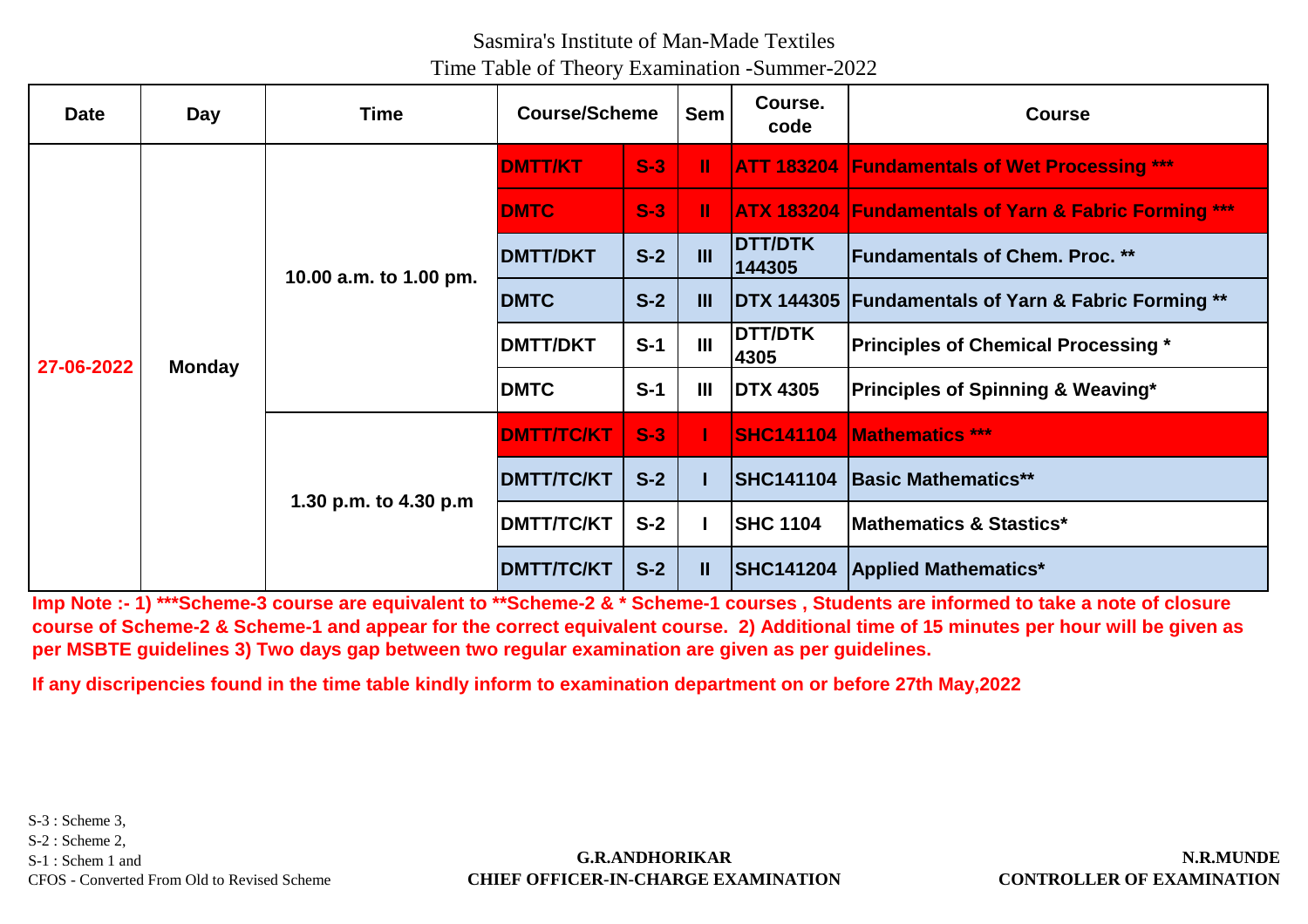| <b>Date</b> | <b>Day</b>     | Time                   | <b>Course/Scheme</b> |       | <b>Sem</b>    | Course.<br>code  | <b>Course</b>                                               |
|-------------|----------------|------------------------|----------------------|-------|---------------|------------------|-------------------------------------------------------------|
|             |                |                        | <b>DMTT</b>          | $S-3$ | $\mathbf{W}$  | <b>CTT182405</b> | <b>Advance Textile Designs-I ***</b>                        |
|             |                |                        | <b>DMTC</b>          | $S-3$ | $\mathbf{N}$  |                  | <b>CTX182405 Technology of Finishing</b>                    |
|             | <b>Tuesday</b> | 10.00 a.m. to 1.00 pm. | <b>DKT</b>           | $S-3$ | $\mathbf{N}$  |                  | <b>CTK 182405 Technology of Yarn Manufacturing</b>          |
|             |                |                        | <b>DMTT</b>          | $S-2$ | <b>IV</b>     |                  | CTT 142405 Compound Woven Structures-I**                    |
| 28-06-2022  |                |                        | <b>DMTC</b>          | $S-2$ | <b>IV</b>     |                  | <b>ATX 143405 Textile Auxillaries and Its Evaluation **</b> |
|             |                |                        | <b>DKT</b>           | $S-2$ | <b>IV</b>     |                  | CTK 142405   Yarn Manufacturing Tech.                       |
|             |                |                        | <b>DMTT</b>          | $S-1$ | <b>IV</b>     | <b>CTT 2405</b>  | <b>Cloth Geometry &amp; Colour Theory*</b>                  |
|             |                |                        | <b>DMTC</b>          | $S-1$ | IV            | <b>ATX 3404</b>  | <b>Analytical Textile Chemistry*</b>                        |
|             |                |                        | <b>IDKT</b>          | $S-1$ | $\mathsf{IV}$ | <b>CTK 2403</b>  | Yarn & Fabric Manufacture-II                                |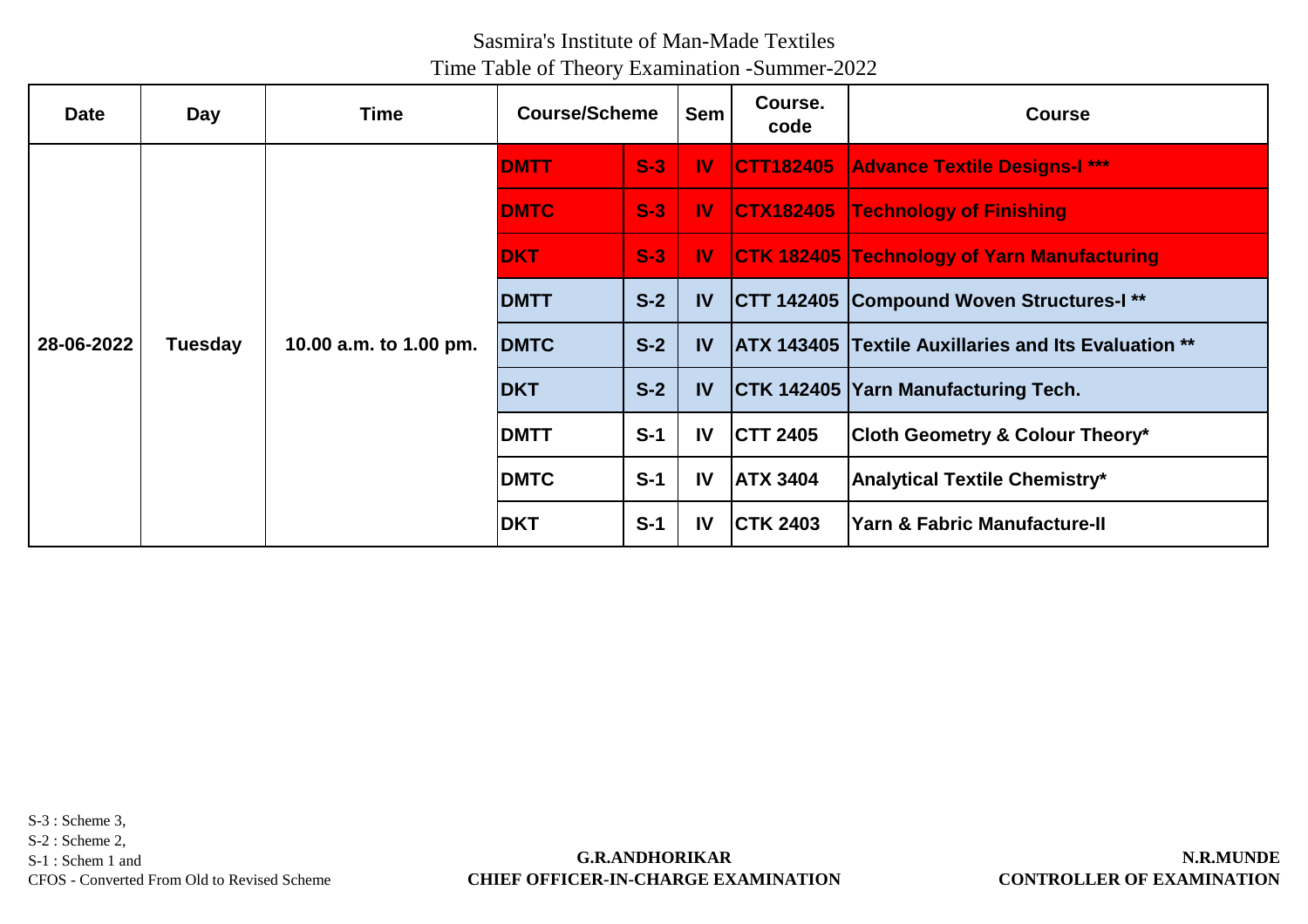| <b>Date</b> | Day            | <b>Time</b>           | <b>Course/Scheme</b> |       | <b>Sem</b>  | Course.<br>code   | <b>Course</b>                                                             |
|-------------|----------------|-----------------------|----------------------|-------|-------------|-------------------|---------------------------------------------------------------------------|
|             |                |                       | <b>IDMTT</b>         | $S-3$ | $\mathbf V$ |                   | <b>DTT 184505 Knitting Technology</b>                                     |
|             |                |                       | <b>DMTC</b>          | $S-3$ | $\mathbf v$ | <b>CTX 182505</b> | <b>Process &amp; Quality Control in Textile</b><br><b>Processing</b>      |
|             |                | 1.30 p.m. to 4.30 p.m | <b>DKT</b>           | $S-3$ | V           | <b>DTK 182505</b> | <b>Woven and Knit Garment Manufacturing</b><br><b>Technology</b>          |
| 28-06-2022  | <b>Tuesday</b> |                       | <b>DMTT</b>          | $S-2$ | V           |                   | <b>DTT 144505 Garment Manufacturing</b>                                   |
|             |                |                       | <b>DMTC</b>          | $S-2$ | V           | <b>ATX 143505</b> | <b>Environmental Aspects &amp; Safety in Textile</b><br><b>Processing</b> |
|             |                |                       | <b>DKT</b>           | $S-2$ | V           |                   | DTK 144505 Garment Mfg. Technology                                        |
|             |                |                       | <b>DMTT/TC/KT</b>    | $S-1$ | V           | <b>DTC 4507</b>   | <b>Garment Mfg. Technology</b>                                            |
|             |                |                       | <b>DMTT/TC/KT</b>    | $S-1$ | v           | <b>DTC 4509</b>   | <b>Textile Merchandising</b>                                              |

**Imp Note :- 1) \*\*\*Scheme-3 course are equivalent to \*\*Scheme-2 & \* Scheme-1 courses , Students are informed to take a note of closure course of Scheme-2 & Scheme-1 and appear for the correct equivalent course. 2) Additional time of 15 minutes per hour will be given as per MSBTE guidelines 3) Two days gap between two regular examination are given as per guidelines.**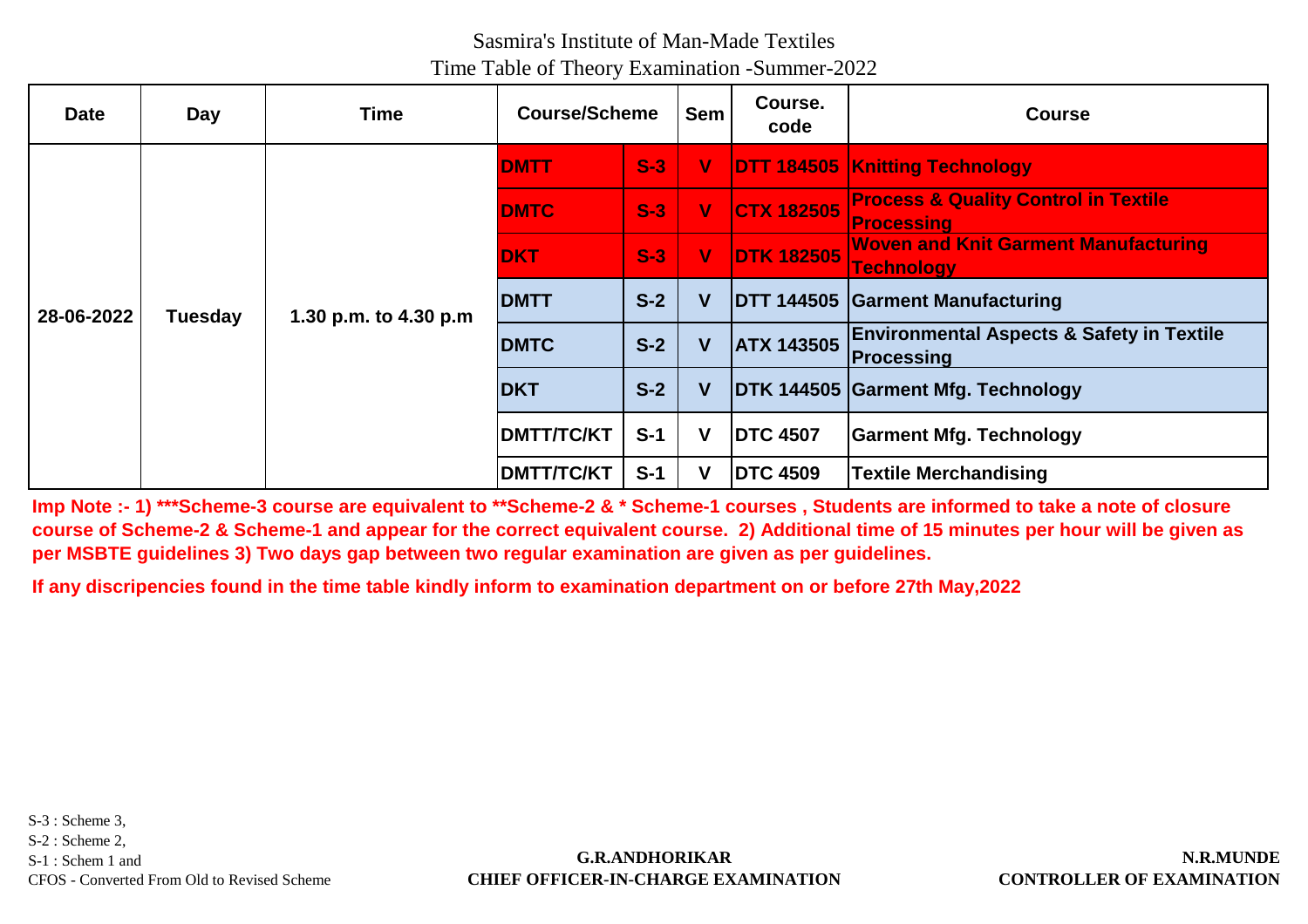| <b>Date</b> | Day       | Time                   | <b>Course/Scheme</b> |       | <b>Sem</b>     | Course.<br>code | <b>Course</b>                                       |
|-------------|-----------|------------------------|----------------------|-------|----------------|-----------------|-----------------------------------------------------|
| 29-06-2022  | Wednesday | 10.00 a.m. to 1.00 pm. | <b>DMTT</b>          | $S-3$ | Ш              |                 | <b>CTT 182304 Basic Woven Structures ***</b>        |
|             |           |                        | <b>DMTC</b>          | $S-3$ | Ш              |                 | <b>CTX 182305 Evaluation of Textile Auxillaries</b> |
|             |           |                        | <b>DKT</b>           | $S-3$ | Ш              |                 | <b>CTK 182304 Yarn Manufacturing - Preparatory</b>  |
|             |           |                        | <b>DMTT</b>          | $S-2$ | $\mathbf{m}$   |                 | <b>CTT 142304 Elementary Woven Structures **</b>    |
|             |           |                        | <b>DMTC</b>          | $S-2$ | Ш              |                 | <b>ATX 143304 Industrial Chemistry **</b>           |
|             |           |                        | <b>DKT</b>           | $S-2$ | $\mathbf{III}$ |                 | <b>CTK 142304 Spinning Preparatory Processes</b>    |
|             |           |                        | <b>DMTT</b>          | $S-1$ | $\mathbf{III}$ | <b>CTT 2304</b> | Basic Woven & Knit Structures*                      |
|             |           |                        | <b>DMTC</b>          | $S-1$ | $\mathbf{III}$ | <b>ATX 3304</b> | <b>Applied Textile Chemistry*</b>                   |
|             |           |                        | <b>DKT</b>           | $S-1$ | $\mathbf{III}$ | <b>DTK 4304</b> | <b>Textile Colour &amp; Design</b>                  |
|             |           | 1.30 p.m. to 4.30 p.m  | <b>DMTC</b>          | $S-2$ | VI             |                 | <b>CTX 142604 Technology of Finishing-II</b>        |
|             |           |                        | <b>DKT</b>           | $S-2$ | VI             |                 | CTK 142604 Advance Spinning Technology              |
|             |           |                        | <b>DMTC</b>          | $S-1$ | VI             | <b>CTX 2601</b> | <b>Technology of Finishing</b>                      |
|             |           |                        | <b>DKT</b>           | $S-1$ | VI             | <b>CTK 2610</b> | <b>Yarn &amp; Fabric Manufacture-IV</b>             |

**Imp Note :- 1) \*\*\*Scheme-3 course are equivalent to \*\*Scheme-2 & \* Scheme-1 courses , Students are informed to take a note of closure course of Scheme-2 & Scheme-1 and appear for the correct equivalent course. 2) Additional time of 15 minutes per hour will be given as per MSBTE guidelines 3) Two days gap between two regular examination are given as per guidelines.**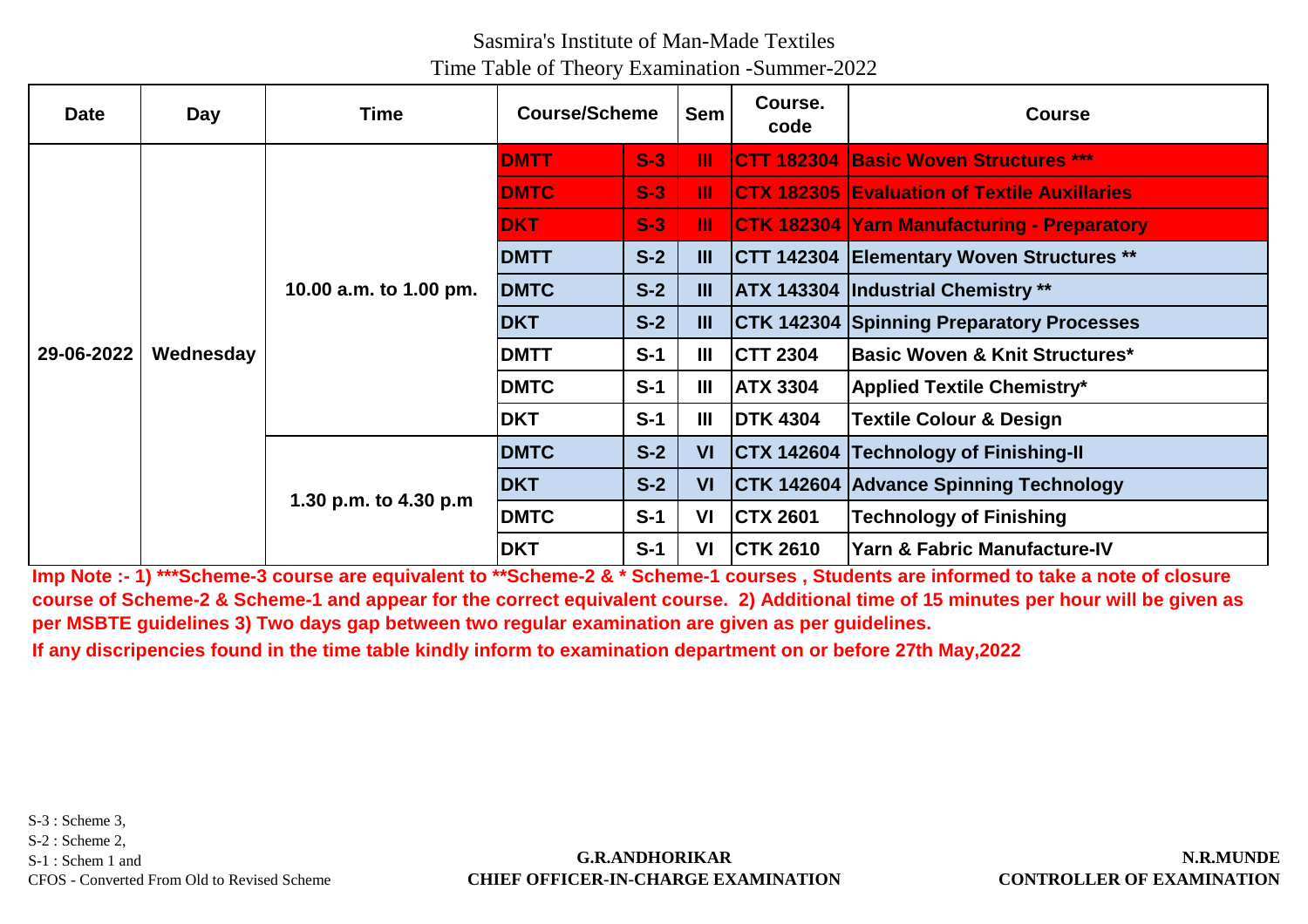| <b>Date</b> | <b>Day</b>      | <b>Time</b>            | <b>Course/Scheme</b> |       | <b>Sem</b>   | Course.<br>code  | <b>Course</b>                                           |
|-------------|-----------------|------------------------|----------------------|-------|--------------|------------------|---------------------------------------------------------|
| 30-06-2022  | <b>Thursday</b> | 10.00 a.m. to 1.00 pm. | <b>DMTT</b>          | $S-3$ | $\mathbf{N}$ | <b>CTT182404</b> | <b>Weaving Mechanism ***</b>                            |
|             |                 |                        | <b>DMTC</b>          | $S-3$ | $\mathbf{N}$ |                  | <b>CTX 182404 Printing Technology of Natural Fibres</b> |
|             |                 |                        | <b>DKT</b>           | $S-3$ | $\mathbf{V}$ |                  | <b>CTK182502 Advanced Knitting Technology</b>           |
|             |                 |                        | <b>DMTT</b>          | $S-2$ | V            |                  | <b>CTT 142503 Fabric Manufacturing Technology-Ill**</b> |
|             |                 |                        | <b>DMTT</b>          | $S-2$ | IV           |                  | <b>CTT 142404 Fabric Manufacturing Technology-II **</b> |
|             |                 |                        | <b>DKT</b>           | $S-2$ | V            |                  | <b>CTK 142503 Seamless Knitting Technology</b>          |
|             |                 |                        | <b>DMTT</b>          | $S-1$ | v            | <b>CTT 2502</b>  | Dobby, Jacquards & Dropbox*                             |
|             |                 |                        | <b>DMTT</b>          | $S-1$ | <b>IV</b>    | <b>CTT 2404</b>  | <b>Basic Weaving Mechanisms *</b>                       |
|             |                 |                        | <b>DMTC</b>          | $S-1$ | v            | <b>CTX 2501</b>  | <b>Technology of Printing</b>                           |
|             |                 |                        | <b>DKT</b>           | $S-1$ |              | <b>CTK 2502</b>  | <b>Knitting Mechanics</b>                               |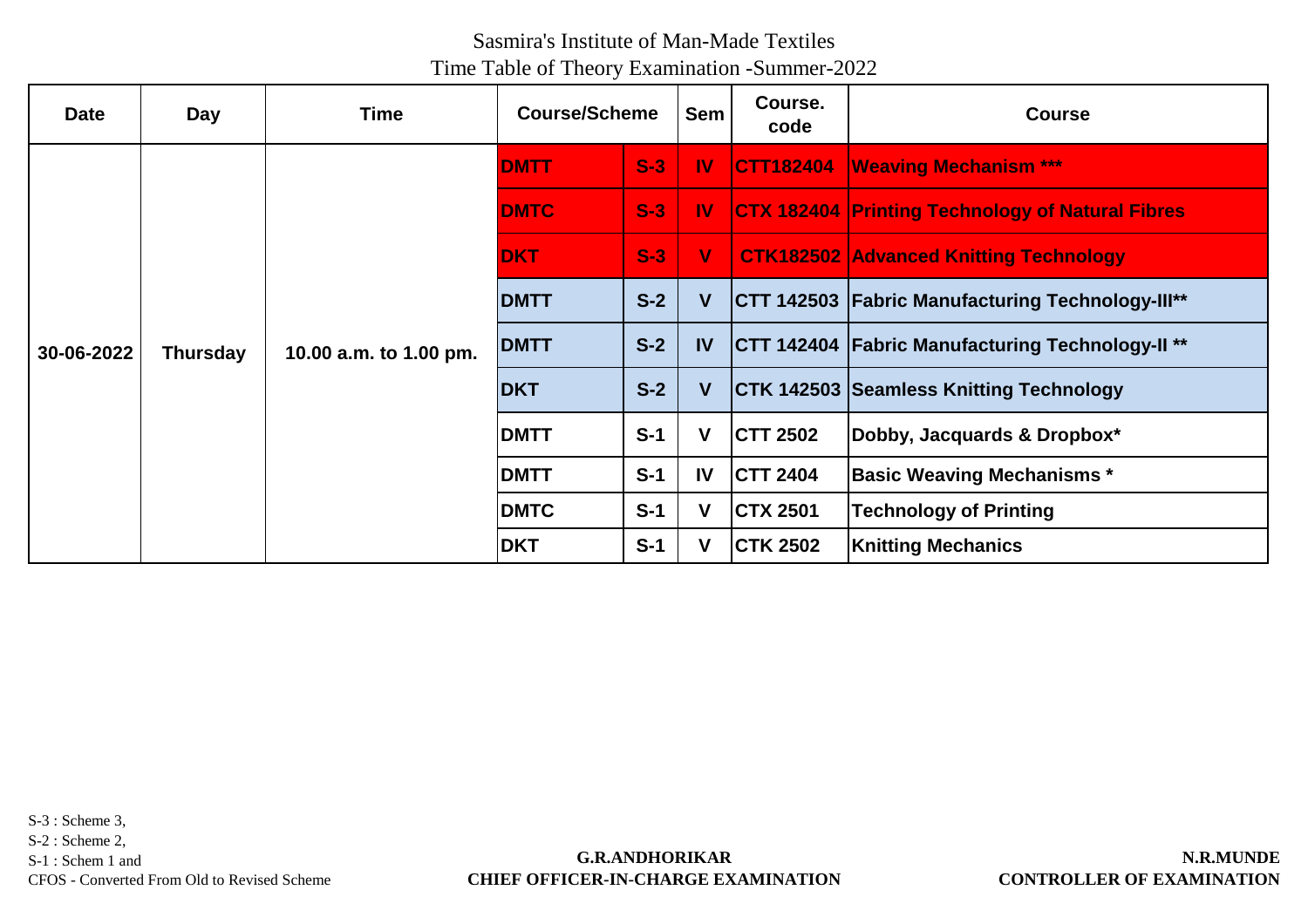| <b>Date</b> | Day             | <b>Time</b>           | <b>Course/Scheme</b> |       | <b>Sem</b>    | Course.<br>code | <b>Course</b>                                             |
|-------------|-----------------|-----------------------|----------------------|-------|---------------|-----------------|-----------------------------------------------------------|
| 30-06-2022  | <b>Thursday</b> | 1.30 p.m. to 4.30 p.m | <b>DMTC</b>          | $S-3$ | - 111         |                 | <b>CTX 182303 Dyeing Technology of Natural Fibres ***</b> |
|             |                 |                       | <b>DKT</b>           | $S-3$ | Ш             |                 | <b>CTK 182305 Weaving Technology</b>                      |
|             |                 |                       | <b>DMTC</b>          | $S-2$ | <b>IV</b>     |                 | <b>CTX 142403 Dyeing Tech.of Natural Fibres **</b>        |
|             |                 |                       | <b>DKT</b>           | $S-2$ | <b>IV</b>     |                 | <b>CTK 142403 Weft Knit Jacquard Technology</b> **        |
|             |                 |                       | <b>DMTC</b>          | $S-1$ | $\mathbf{I}$  | <b>CTX 2403</b> | Dyeing Tech.of Natural Fibres*                            |
|             |                 |                       | <b>DKT</b>           | $S-1$ | $\mathsf{IV}$ | <b>CTK 2404</b> | <b>Weft Knitting Technology*</b>                          |

**Imp Note :- 1) \*\*\*Scheme-3 course are equivalent to \*\*Scheme-2 & \* Scheme-1 courses , Students are informed to take a note of closure course of Scheme-2 & Scheme-1 and appear for the correct equivalent course. 2) Additional time of 15 minutes per hour will be given as per MSBTE guidelines 3) Two days gap between two regular examination are given as per guidelines.**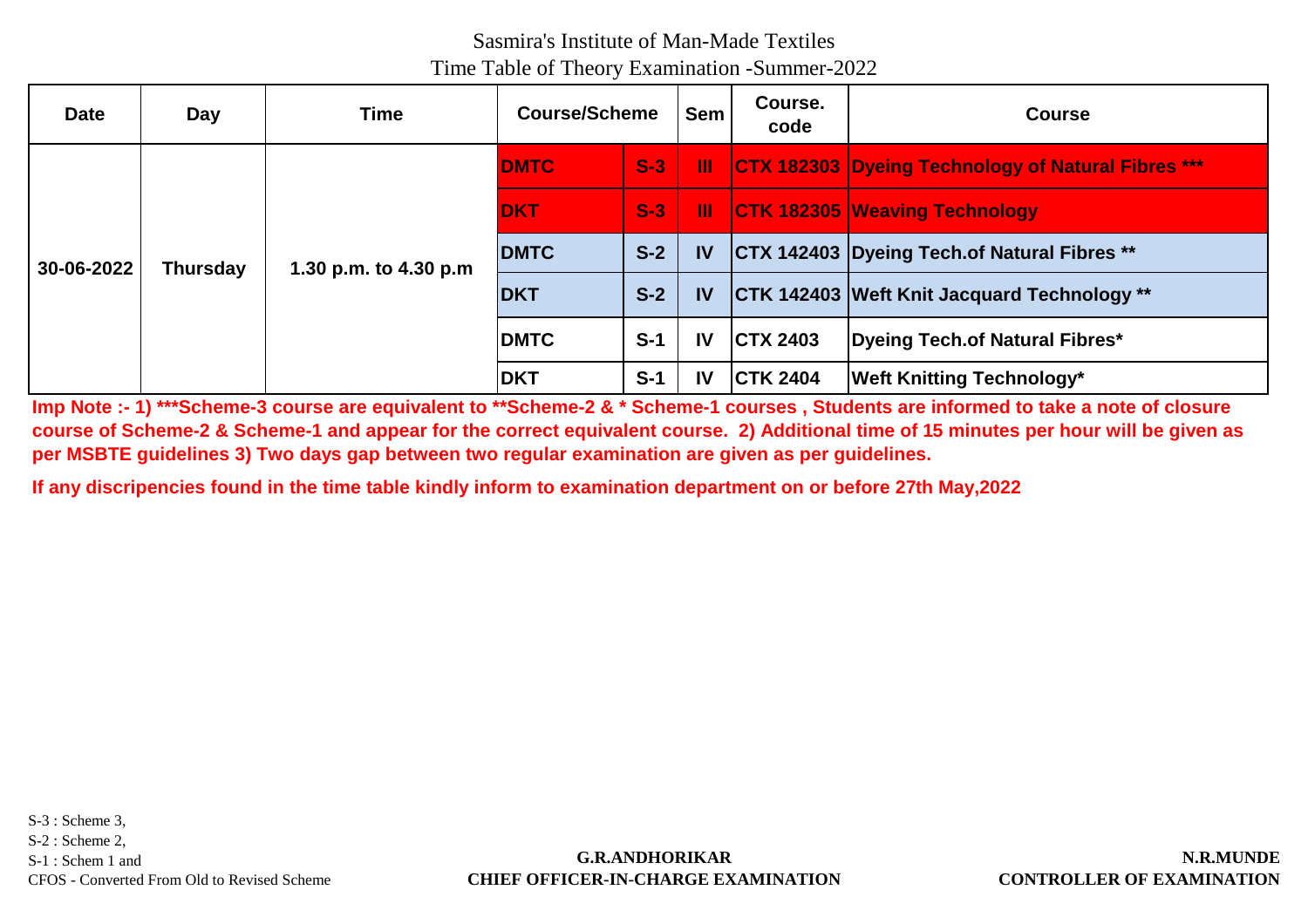| <b>Date</b> | <b>Day</b>    | <b>Time</b>            | <b>Course/Scheme</b> |       | <b>Sem</b>     | Course.<br>code   | <b>Course</b>                                       |
|-------------|---------------|------------------------|----------------------|-------|----------------|-------------------|-----------------------------------------------------|
|             | <b>Friday</b> | 10.00 a.m. to 1.00 pm. | <b>DMTT</b>          | $S-3$ | Ш              | <b>CTT 182303</b> | <b>Warp and Weft Yarn Preparation ***</b>           |
|             |               |                        | <b>DMTC</b>          | $S-3$ | Ш              | <b>CTX 182304</b> | <b>Chemistry of Colorants &amp; Auxillaries ***</b> |
|             |               |                        | <b>DKT</b>           | $S-3$ | Ш              |                   | CTK 182303 Warp Knitting - Basics ***               |
|             |               |                        | <b>DMTT</b>          | $S-2$ | $\mathbf{m}$   |                   | CTT 142303 Fabric Mfg. Technology-I**               |
| 01-07-2022  |               |                        | <b>DMTC</b>          | $S-2$ | $\mathbf{III}$ |                   | CTX 142303 Chem.of Int. Dyes & Pigments **          |
|             |               |                        | <b>DKT</b>           | $S-2$ | $\mathbf{m}$   |                   | CTK 142303 Basics of Warp Knitting *                |
|             |               |                        | <b>DMTT</b>          | $S-1$ | Ш              | <b>CTT 2303</b>   | <b>Weaving Prep.Processes *</b>                     |
|             |               |                        | <b>DMTC</b>          | $S-1$ | $\mathbf{III}$ | <b>CTX 2303</b>   | Chem.of Intermidates & Dyes *                       |
|             |               |                        | <b>DKT</b>           | $S-1$ | $\mathbf{m}$   | <b>CTK 2303</b>   | Yarn & Fabric Manufacture - I                       |
|             |               | 1.30 p.m. to 4.30 p.m  | <b>DMTT</b>          | $S-2$ | <b>VI</b>      |                   | CTT 142603 Yarn Mfg.Technology-IV **                |
|             |               |                        | <b>DMTC</b>          | $S-2$ | VI             |                   | CTX 142603 Advance Textile Processing**             |
|             |               |                        | <b>DKT</b>           | $S-2$ | VI             |                   | CTK 142603 Advance Knitting Technology**            |
|             |               |                        | <b>DMTT</b>          | $S-1$ | VI             | <b>CTT 2601</b>   | Modern Methods of Yarn Forming*                     |
|             |               |                        | <b>DMTC</b>          | $S-1$ | VI             | <b>CTX 2602</b>   | <b>Advanced Textile Processing*</b>                 |

**Imp Note :- 1) \*\*\*Scheme-3 course are equivalent to \*\*Scheme-2 & \* Scheme-1 courses , Students are informed to take a note of closure course of Scheme-2 & Scheme-1 and appear for the correct equivalent course. 2) Additional time of 15 minutes per hour will be given as per MSBTE guidelines 3) Two days gap between two regular examination are given as per guidelines.**

**If any discripencies found in the time table kindly inform to examination department on or before 27th May,2022**

S-3 : Scheme 3,

S-2 : Scheme 2,

S-1 : Schem 1 and

CFOS - Converted From Old to Revised Scheme